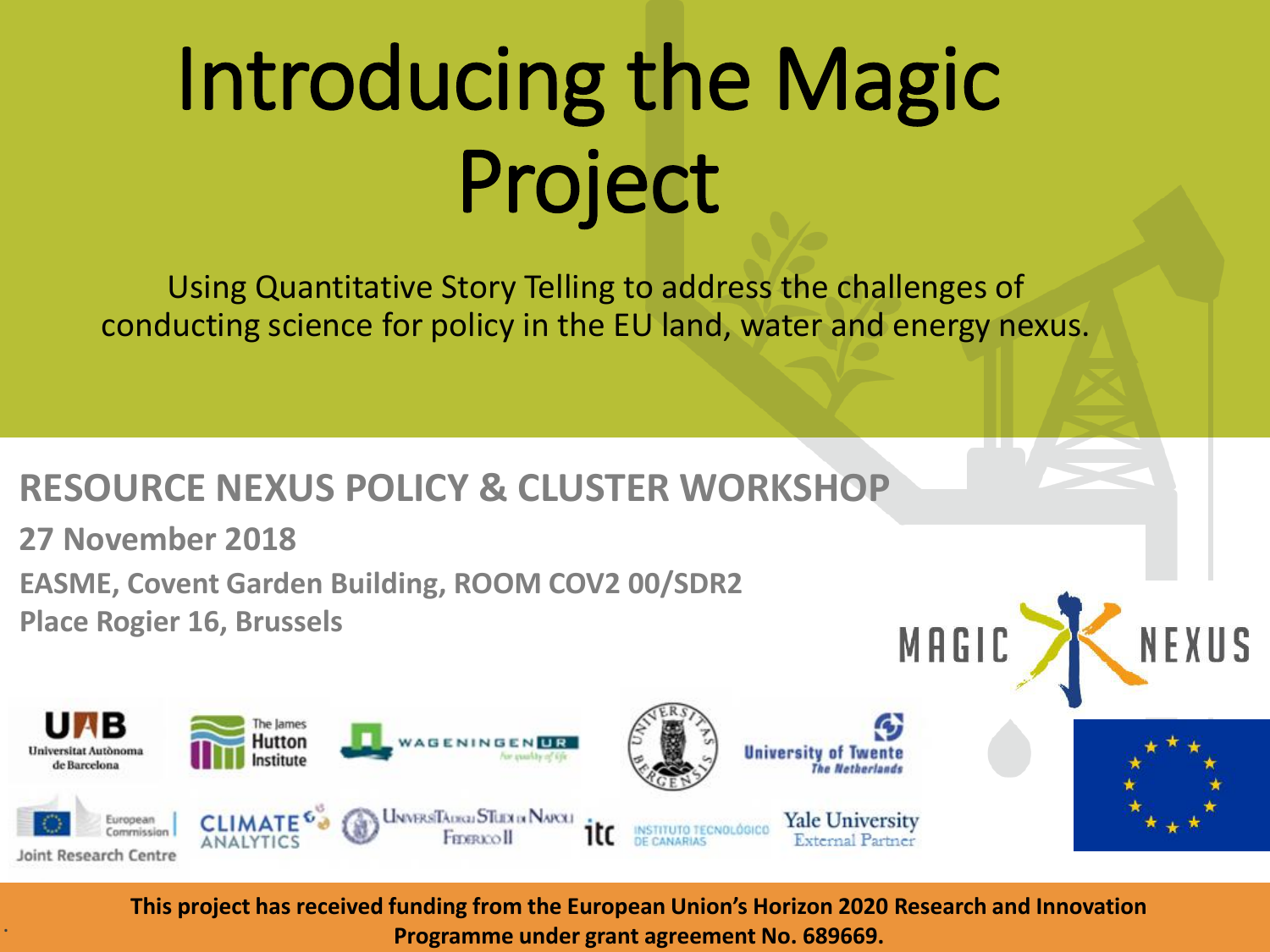#### MAGIC project context

- **MAGIC <u>M</u>oving towards<br><b>Adaptive Governance in**<br>Complexity: Informing Nexus **Security**
- EU Horizon 2020 project
- **Call**: Water Innovation: Boosting its value for Europe (H2020 - WATER -2014/2015)
- **Topic** : Integrated approaches to food security, low -carbon energy, sustainable water management and climate change mitigation
- Funding: 7.5 M€ (81FTE)
- Duration: 4 years (2016-06-01 to 2020 -05 -31)
- Partners: 9
- Countries: 6

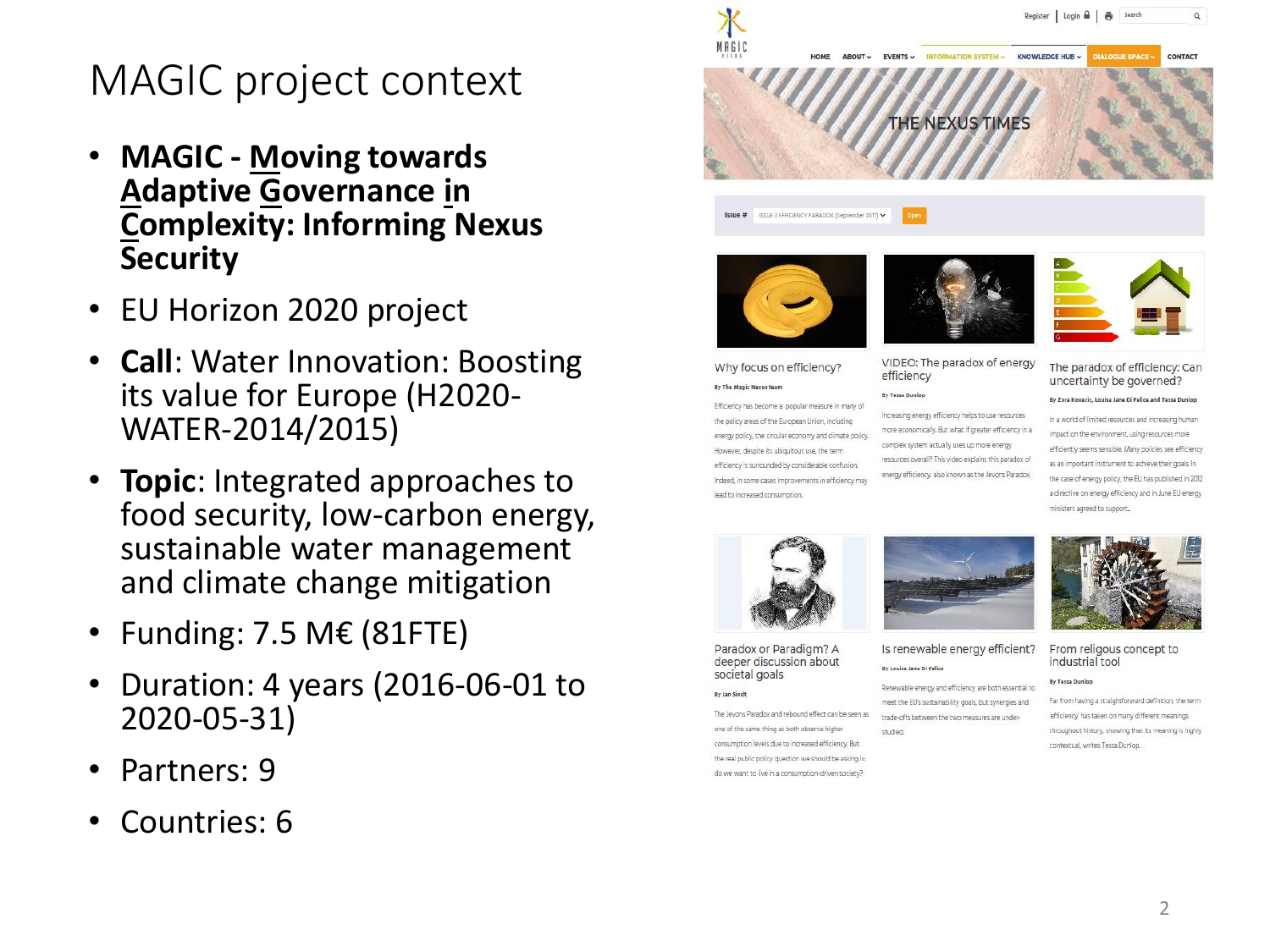## MAGIC - doing things differently?

- Arguing that the answers we get to policy questions are the product of the way we carry out analysis
- Using ideas of Societal Metabolism to make a "Quality Check" using the **Multi-scale Integrated Analysis of Societal and Ecosystem Metabolism** approach (MuSIASEM)
- Transdisciplinary research
- Ideas from post-normal science
- **Quantitative Story Telling**

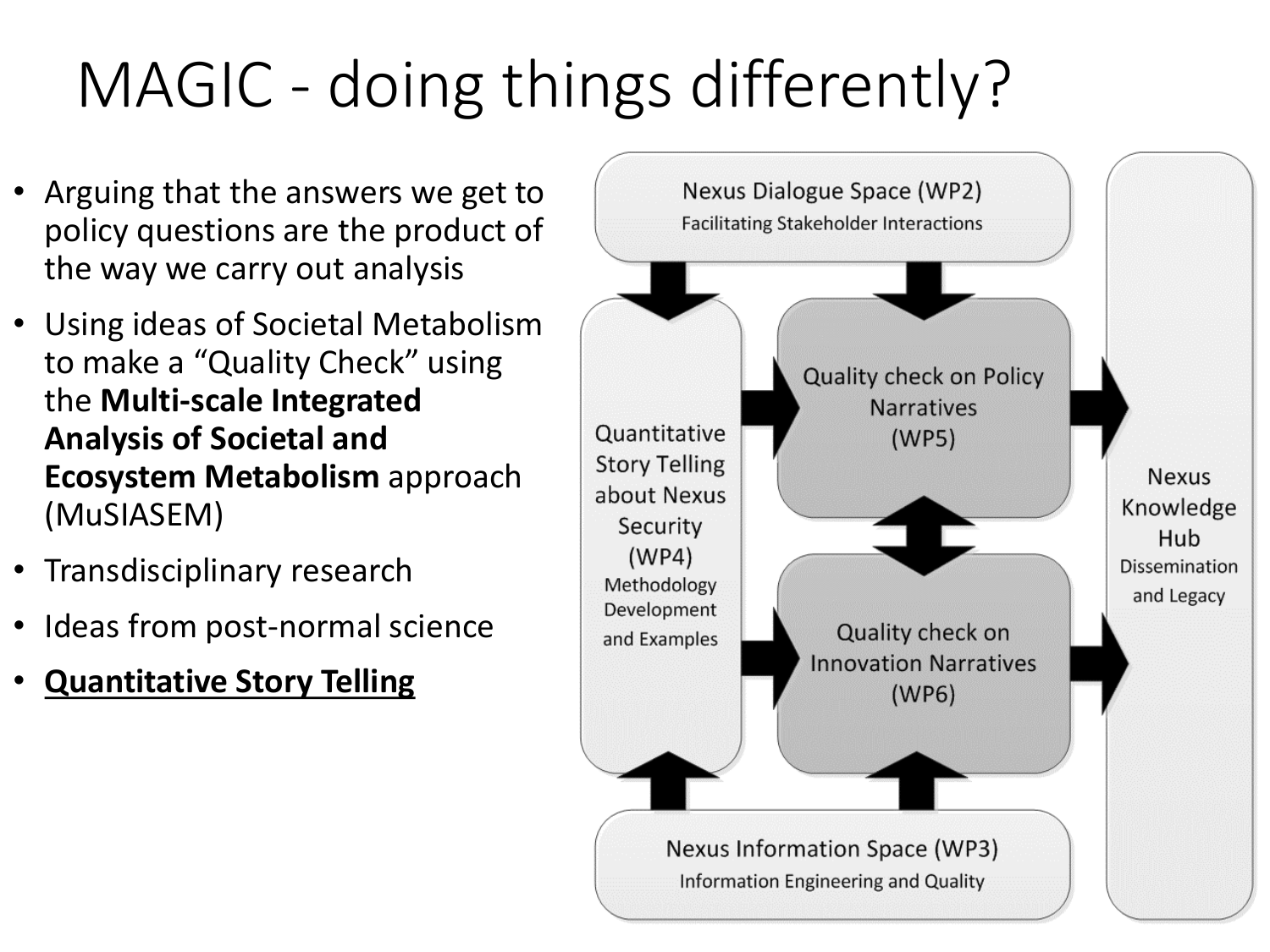### Policy domains and narrative analyses



• [For full document on narratives see MS10 @ http://www.magic](http://www.magic-nexus.eu/documents/milestone-10-definition-policy-case-studies)nexus.eu/documents/milestone-10-definition-policy-case-studies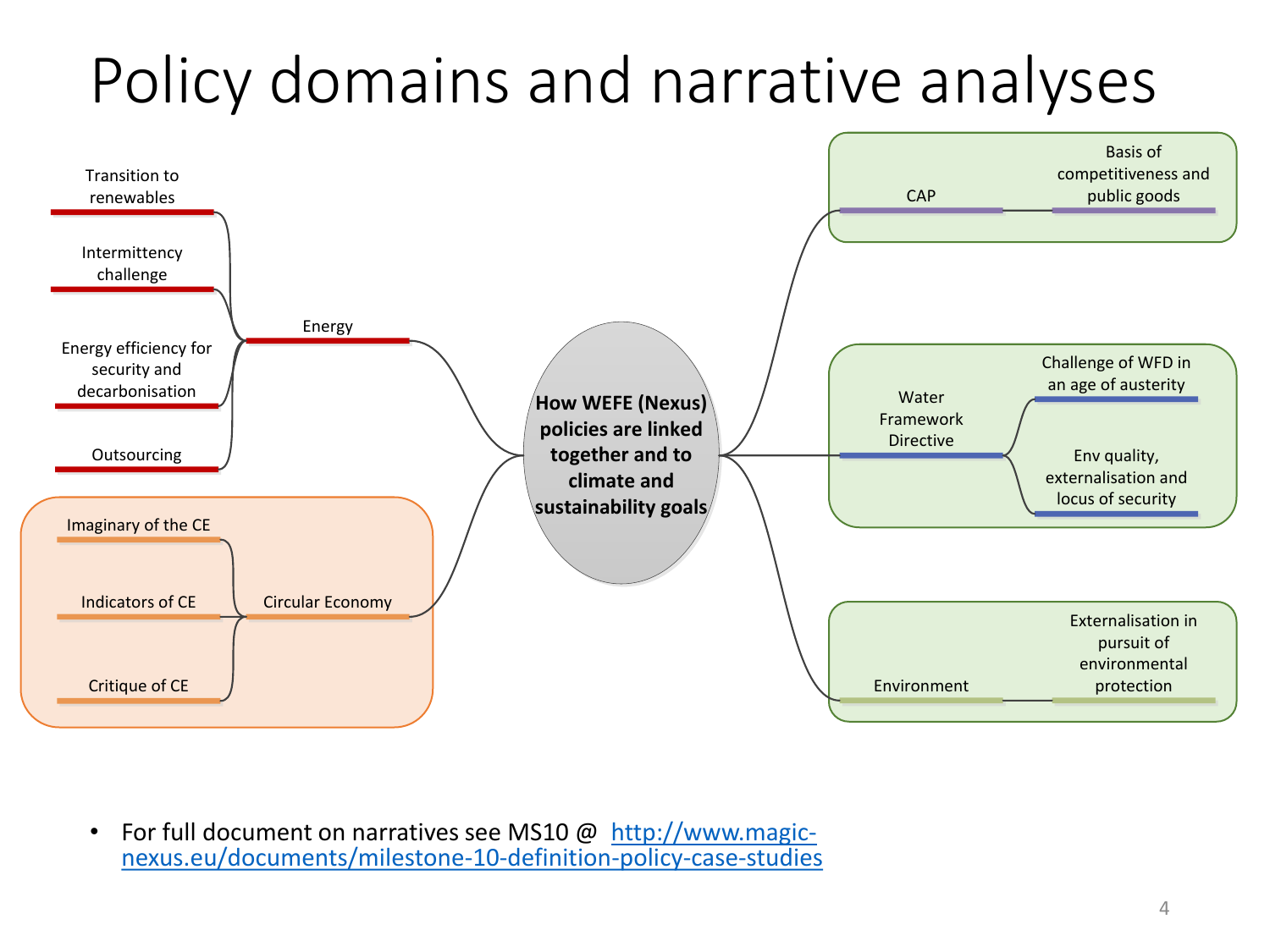### Process of - Quantitative Story Telling

- Checking robustness of the storytelling that shapes policy and other decision making
- Including the spectrum of actors and institutions in the nexus
- Operationalising transdisciplinary working at the science policy interface
- Issue definition and problem structuring
- Integrating non-equivalent quantitative assessment
- 



• Avoidance of hypo-cognition "*Models by their nature are like blinders. In leaving out certain things, they focus our attention on other things. They provide a frame through which we see the world*" (Stiglitz, 2011). 5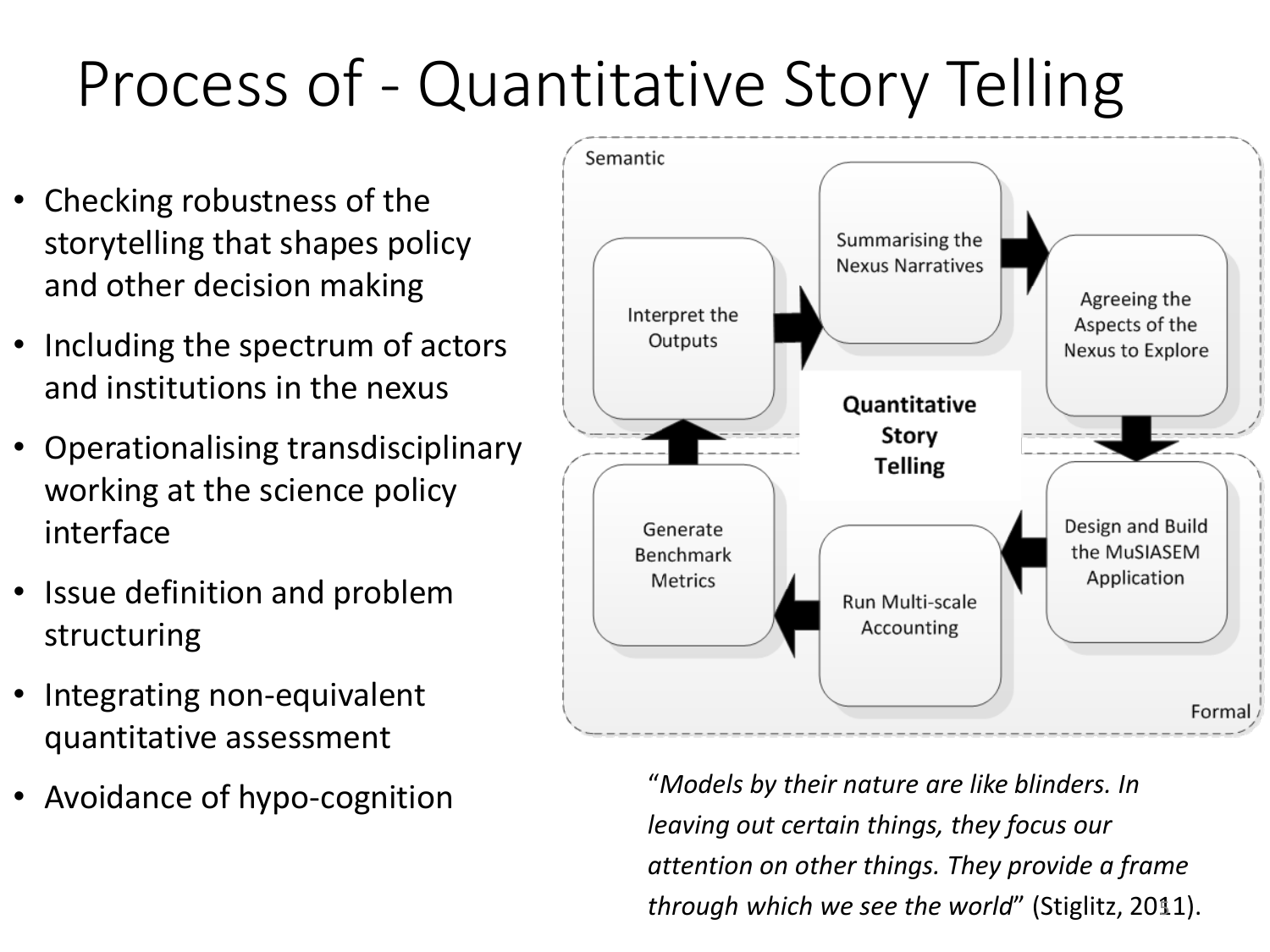

*semantic framing*

*chosen formalization*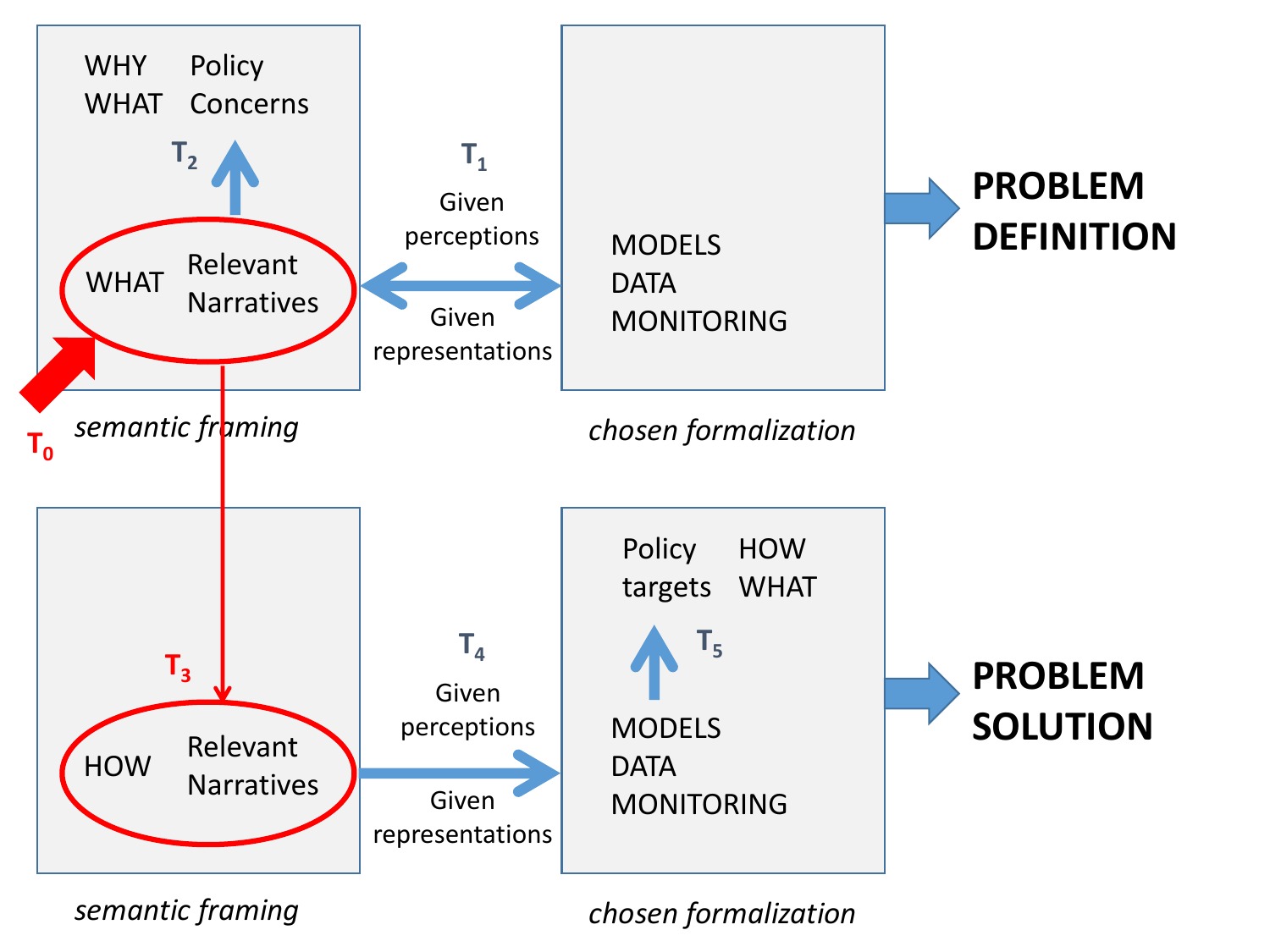#### **The semantic lock-in generated by the formation of an epistemic box**



The selection of models, data, monitoring (*the chosen quantitative representations used to generate "scientific evidence"*) is a by-product of the original choice of a relevant narrative, that determines a lock-in into an "epistemic box" because it defines also the choice of the scientific evidence used to: (i) confirm policy concerns; and (ii) define indicators to monitor success and policy targets.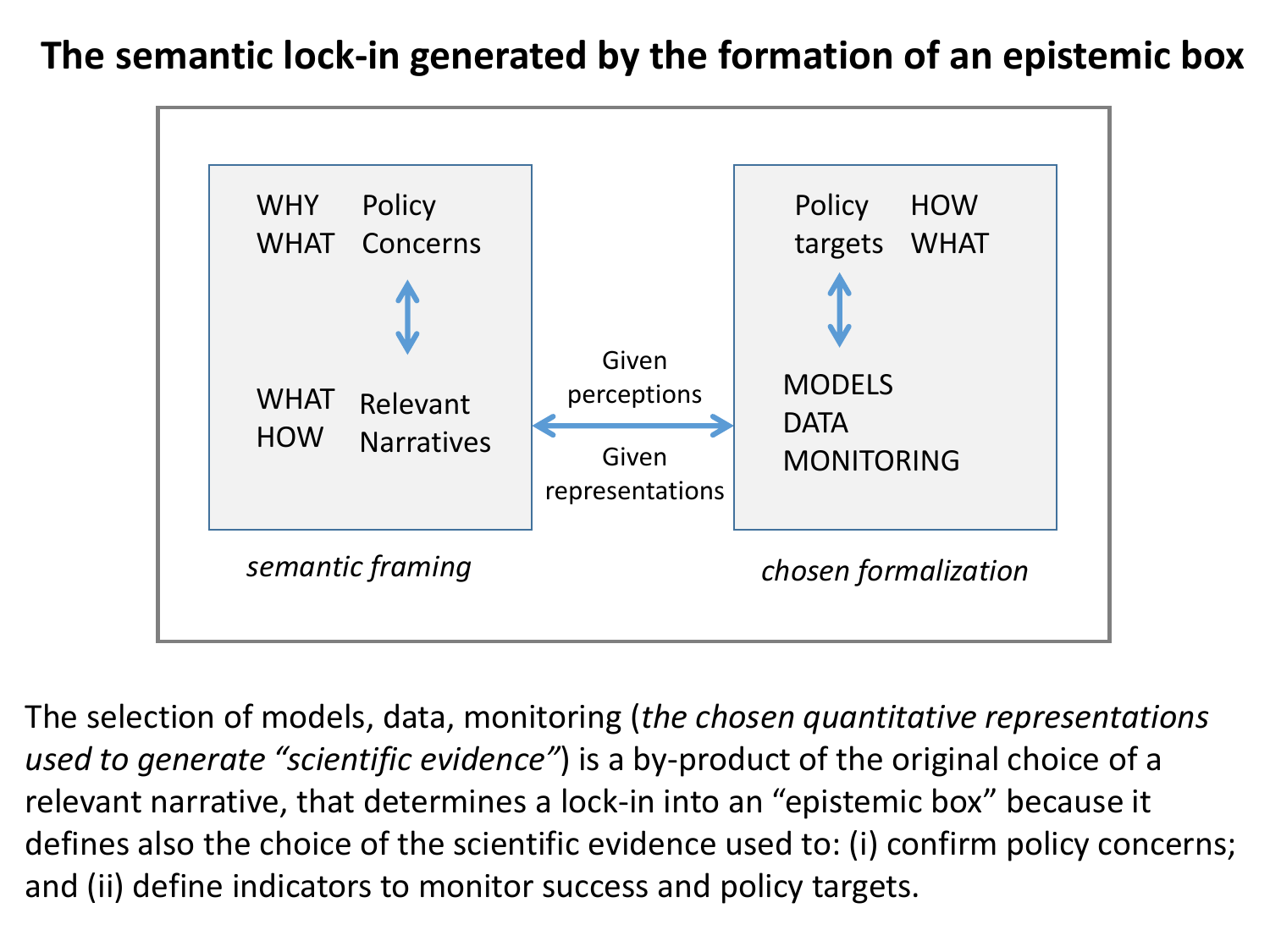**Improving the quality of the information informin policy by using simultaneously diferent epistemic boxes . . .** 



**Quantitative Story-Telling**

**adding new perceptions and representations to the existing set bringing in INPUTS coming from other epistemic boxes**